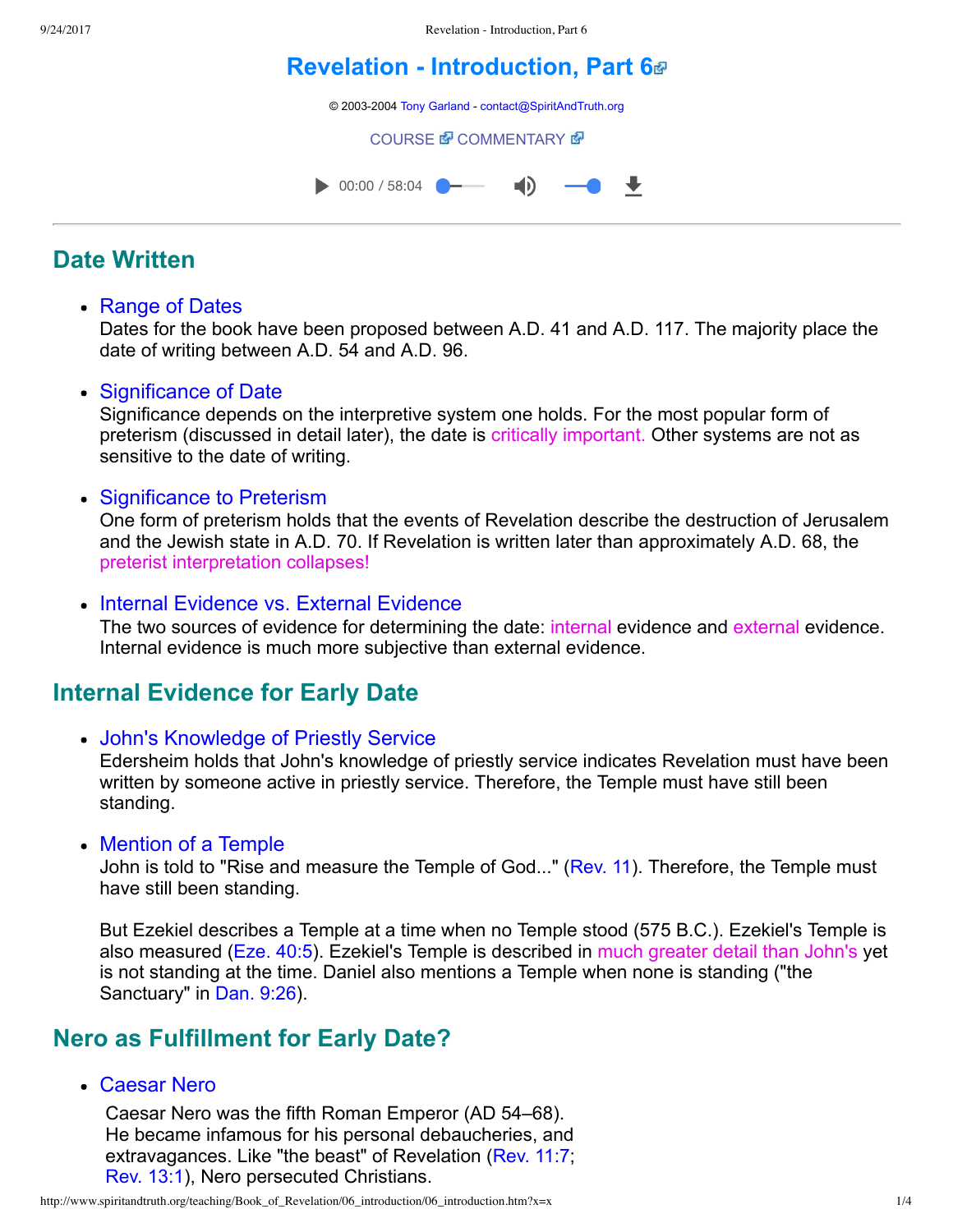

Image courtesy of Mike McCorkle.

### **Nero as Fulfillment for Early Date**

- The Nero Revival Myth Some hold that the mention of the revival of the Beast [\(Rev. 13:3,](http://www.spiritandtruth.org/bibles/nasb/b66c013.htm#Rev._C13V3) [14](http://www.spiritandtruth.org/bibles/nasb/b66c013.htm#Rev._C13V14); [Rev. 17:8,](http://www.spiritandtruth.org/bibles/nasb/b66c017.htm#Rev._C17V8) [11](http://www.spiritandtruth.org/bibles/nasb/b66c017.htm#Rev._C17V11)) must refer to the Nero revival myth.
- The Number of Nero's Name One variation of the Hebrew spelling of the Latin title "Caesar Neron" adds up to "666" ([Rev. 13:18\)](http://www.spiritandtruth.org/bibles/nasb/b66c013.htm#Rev._C13V18).

### **External Evidence for Early Date**

Paul Followed Pattern of Seven Churches The *Muratorian Fragment* (170-190) and the *Monarchian Prologues* (250-350) claim that Paul wrote to seven churches following the pattern of John in Revelation.

(Revelation would then have to predate the Pauline Epistles! Galatians written in A.D. 49.)

Papias' Statement Concerning John Papias says, " he was killed by the Jews, thus clearly fulfilling, together with his brother,Christ's prophecy concerning them " ([Mark 10:39\)](http://www.spiritandtruth.org/bibles/nasb/b41c010.htm#Mark_C10V39). (James was martyred in A.D. 63.)

(This merely states *who* killed John, not *when* he died.)

# **Late Date Evidence Tortured to Support Early Date**

Statement of Irenaeus (ca. A.D. 180)

 " We will not, however, incur the risk of pronouncing positively as to the name of Antichrist; for if it were necessary that his name should be distinctly revealed in this present time, it would have been announced by him who beheld the apocalyptic vision. For that was seen no very long time since, but almost in our day, towards the end of Domitian's reign. "

### Church Historian Schaff

" The traditional [late] date of composition at the end of Domitian's reign (95 or 96) rests on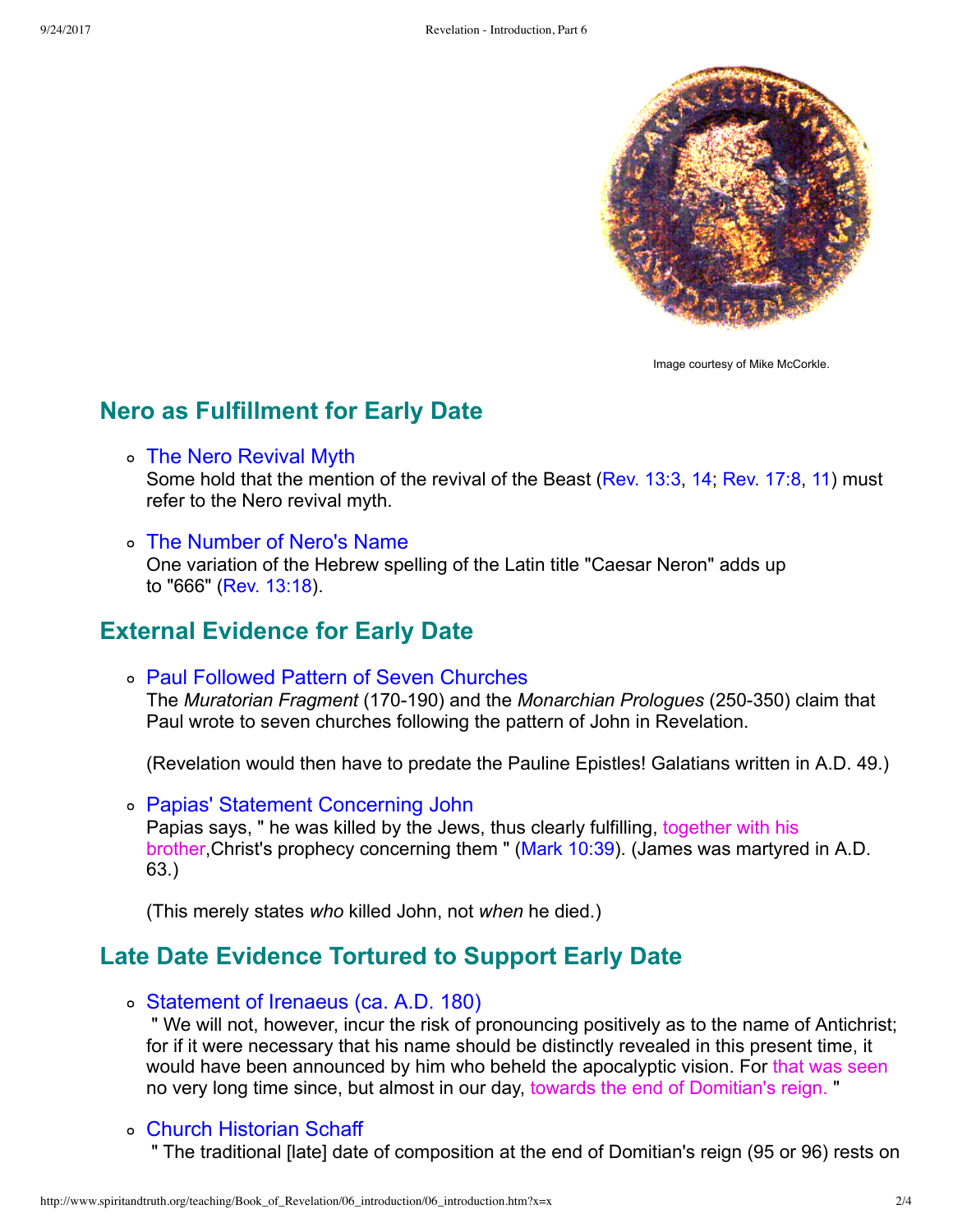the clear and weighty testimony of Irenaeus, is confirmed by Eusebius and Jerome, and has still its learned defenders... "

#### Preterist Ken Gentry

 " What is the subject of this verb [was seen]? Is it 'him who saw the Apocalypse' (i.e., John) or 'the Apocalypse'? "

### **Irenaeus Tortured to Support Early Date**

### o Irenaeus' Statement is Clear

1) The nearest antecedent to the verb "it was seen " is "the apocalypse."

2) The passive verb *eorathe* , "he/she/it was seen," is not appropriate for describing the length of a person's life.

3) If John were the subject, Irenaeus would have said that John lived until the reign of Trajan, something Irenaeus knew. Instead, he mentions Domitian.

4) There is no textual ambiguity. It is simply wishful thinking.

### ∘ Irenaeus Destroys Preterism!

 " But when the Antichrist shall have devastated all things in this world, he will reign for three years and six months, and sit in the temple at Jerusalem; and then the Lord will come from heaven in the clouds, in the glory of the Father, sending this man and those who follow him into the Lake of Fire; but bringing for the righteous the times of the kingdom, that is, the rest, the hallowed seventh day; and restoring to Abraham the promised inheritance, in which kingdom the Lord declared, that 'many coming from the east and the west should sit down with Abraham, Isaac, and Jacob.' " [Alexander Roberts, James Donaldson, and A. Cleveland Coxe, Ante-Nicene Fathers Vol. I (Oak Harbor, WA: Logos Research Systems, 1997), ECF 1.1.7.1.5.31.]

### **Internal Evidence for Late Date**

### Changes in Church at Ephesus

If John wrote Revelation in A.D. 64-67, then the letter to the church at Ephesus in Rev.  $2:1$ -7 overlaps with Paul's two letters to Timothy, who was pastor of the church when Paul wrote. Pauls epistles fail to mention the problems recorded in Revelation.

### Changes in Church at Laodicea

Paul indicates that the church was an active group  $(Col. 4:13)$  $(Col. 4:13)$  in about A.D. 60-62. Yet the church received no commendation when the time Revelation was written (Rev.  $3:14-22$ ). Clearly, considerable time intervened.

#### ∘ Nicolaitan Sect

When Revelation was written, the Nicolaitans were an established, well-recognized sect [\(Rev. 2:6,](http://www.spiritandtruth.org/bibles/nasb/b66c002.htm#Rev._C2V6) [15\)](http://www.spiritandtruth.org/bibles/nasb/b66c002.htm#Rev._C2V15), yet they are not mentioned in the epistles.

### No Mention of Paul

Paul ministered at Ephesus for almost 3 years (A.D. 52-54). If John wrote only 12-16 years later (ala the early date), it seems very unusual there is not the slightest inference about Paul in the letters to the Seven Churches.

### Emperor Worship

*If* the worship of Roman Emperors is reflected in the persecution recorded in the letters to the Seven Churches ( $Rev. 2:13$ ), this would accord better with a later date.

" More important for the [dating] issue here is that Nero was not deified, though there is